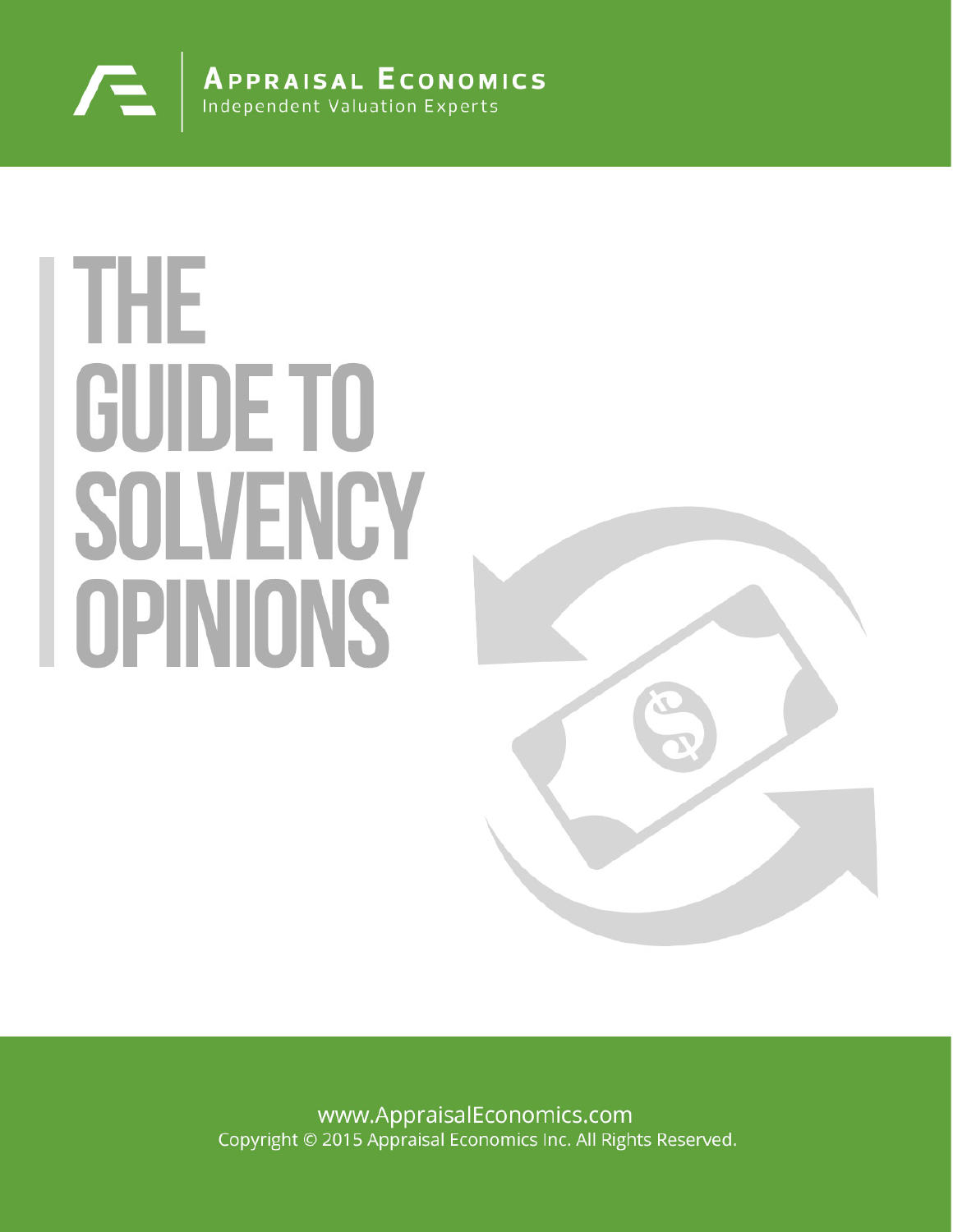# THE GUIDE TO SOLVENCY OPINIONS

#### **Overview**

Solvency opinions provide essential information and assurance to lenders, business partners, investors and board members when faced with a transaction such as an acquisition, restructuring, or recapitalization. In order to provide a solvency opinion, a reliable financial valuation firm must conduct an in-depth evaluation of the business in question. While you can and should conduct certain valuation exercises in-house, a solvency opinion provides a critical external, third-party opinion that will stand up in court and afford some measure of protection for those with a financial stake in a proposed transaction.

## **What a Solvency Opinion Is and Is Not**

A solvency opinion offers added protection in transactions, but it is not a fail-proof way to protect your interest. It's important to understand the exact benefits that you're afforded with a solvency opinion. A solvency opinion evaluates a business's projected solvency after a leveraged transaction takes place. It takes into account any debt incurred in the transaction. Applying calculated tests to the business's finances will reveal whether the company is likely to remain solvent. However, there would be no need for solvency opinions in bankruptcy cases if solvency were guaranteed.

Solvency opinions include several important tests that support their findings, which may vary dependent upon a company's state of incorporation. These tests include the fair market value of the company's assets and an assessment of whether the company will exceed its stated liabilities and identified contingent liabilities. The solvency opinion will also determine whether the company has adequate means to pay its debts as they mature, and whether the remaining capital available to the company is reasonable for its industry and business activities.

This information is intended to prove that a company is solvent and capable of meeting its financial obligations. A solvency opinion offers added protection in many situations, but it's

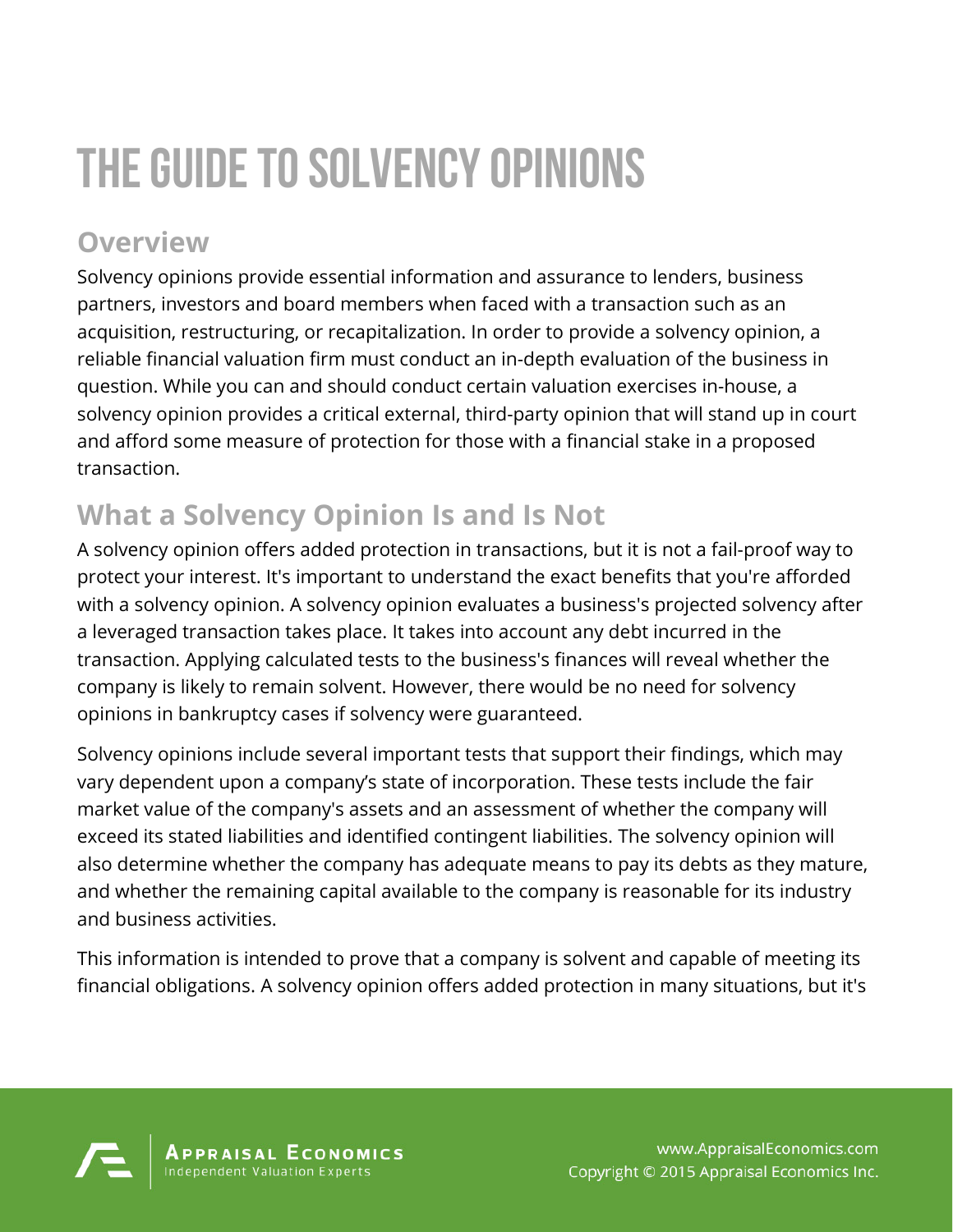important to understand that it is not an absolute guarantee of financial protection. After seeking a solvency opinion, you may find that the company is instead expected to be insolvent as a consequence of the proposed transaction.

#### **Understanding When You Need a Solvency Opinion**

Solvency opinions are valuable in many situations. Understanding when you need a solvency opinion will help ensure that you get the adequate documentation taken care of in a timely manner. When a company is restructuring or acquiring a new business, stockholders or members of the board of directors should ask for a solvency opinion.

Any time there is a major transfer of wealth or change in structure, a company's value will naturally shift. As a result, equity holders may find that they're exchanging equity stakes for liquid assets. There are numerous instances in which it's necessary and even prudent to finance growth with the acquisition of debt. While there's great potential for success in such situations, there's also the potential for failure. This may range from temporary financial distress to complete bankruptcy, and a solvency opinion will help investors and stakeholders assess the situation.

A solvency opinion offers protection for investors in the case of bankruptcy or in the face of debt refinancing. With a solvency opinion, an investing party can prove their right to priority or preferential payment if they have provided capital in a leveraged transaction. A solvency opinion can prove in a bankruptcy ruling that the investor had a reasonable assumption that the company would remain solvent in the future. An independent company's evaluation may in fact reveal that a company is expected to be insolvent, which can also offer valuable insights to sway an investor's or board's decision.

#### **Properly Assessing Solvency**

There are many ways to conduct a solvency opinion, but all methods need to include a close examination of certain critical aspects of a business. There are three common tests used in a solvency opinion.

• A balance sheet test compares the present fair saleable value and fair value of a company's assets with both its current liabilities and the contingent liabilities that will take effect after the leveraged transaction. The company's liabilities are typically given face value.